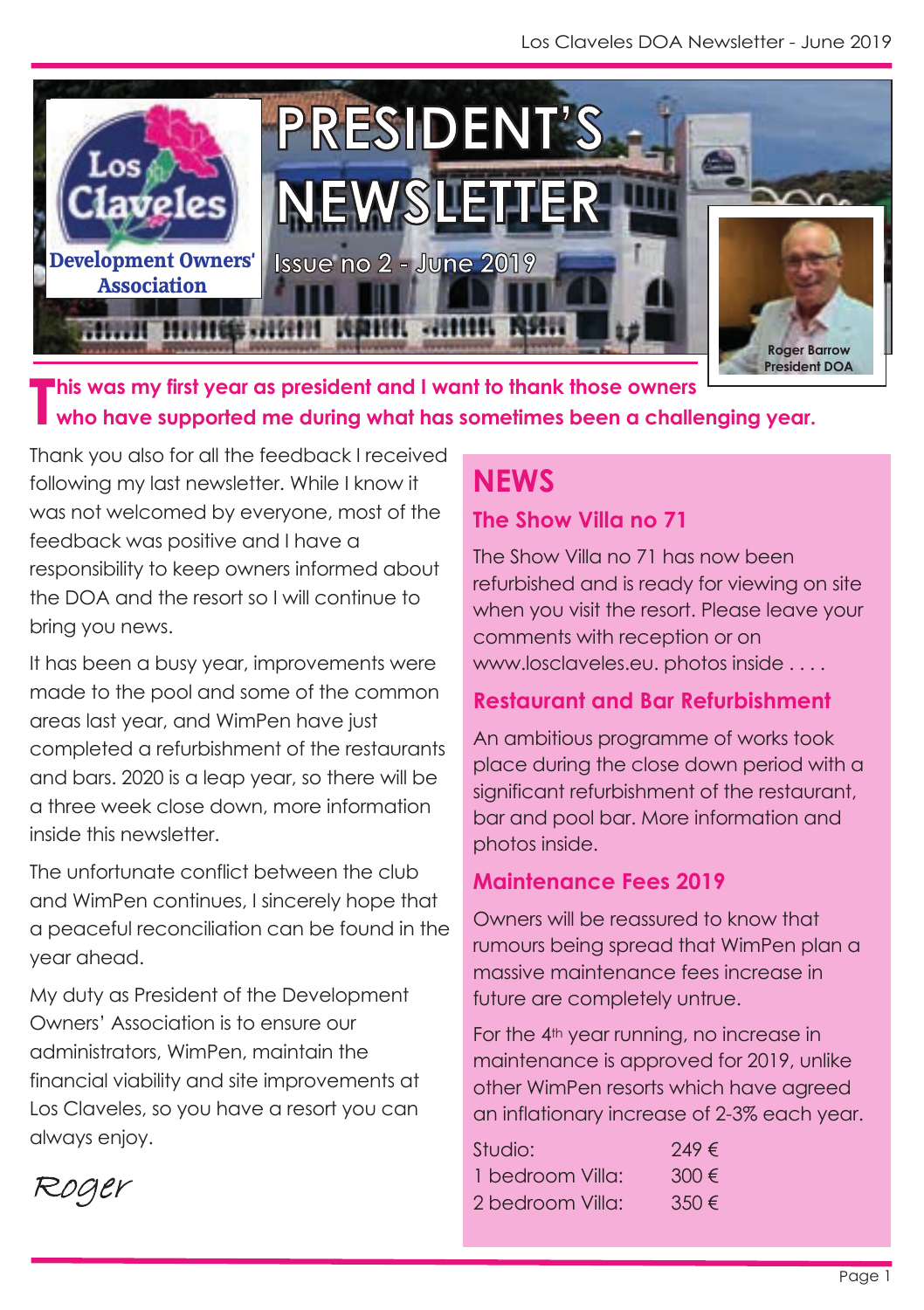# **The Show House - Villa No 71**

The manager's house has now been refurbished at WimPen's expense as a show house so owners can view the refurbishment WimPen has in mind for all the villas at some stage in the future, when a majority of owners are able to indicate their approval.

In the meantime, if you are staying at the resort you are invited to view and you can leave your comments and suggestions.



## **Proposal to Improve access to studios Affects villas 90, 94, 98, 100, 102, 104, 106, 88, 92, & 96**

Currently, these villas are accessed through a spiral staircase, which makes it difficult for people with



reduced mobility or for those owners carrying heavy luggage. There is a risk of an accident. With this alteration, access will be made directly from the same level without the need of stairs.

This proposal was discussed at the AGM, however I postponed the decision until next year so that affected owners could have their say. Those of you affected, please let me or the resort manager know your views.



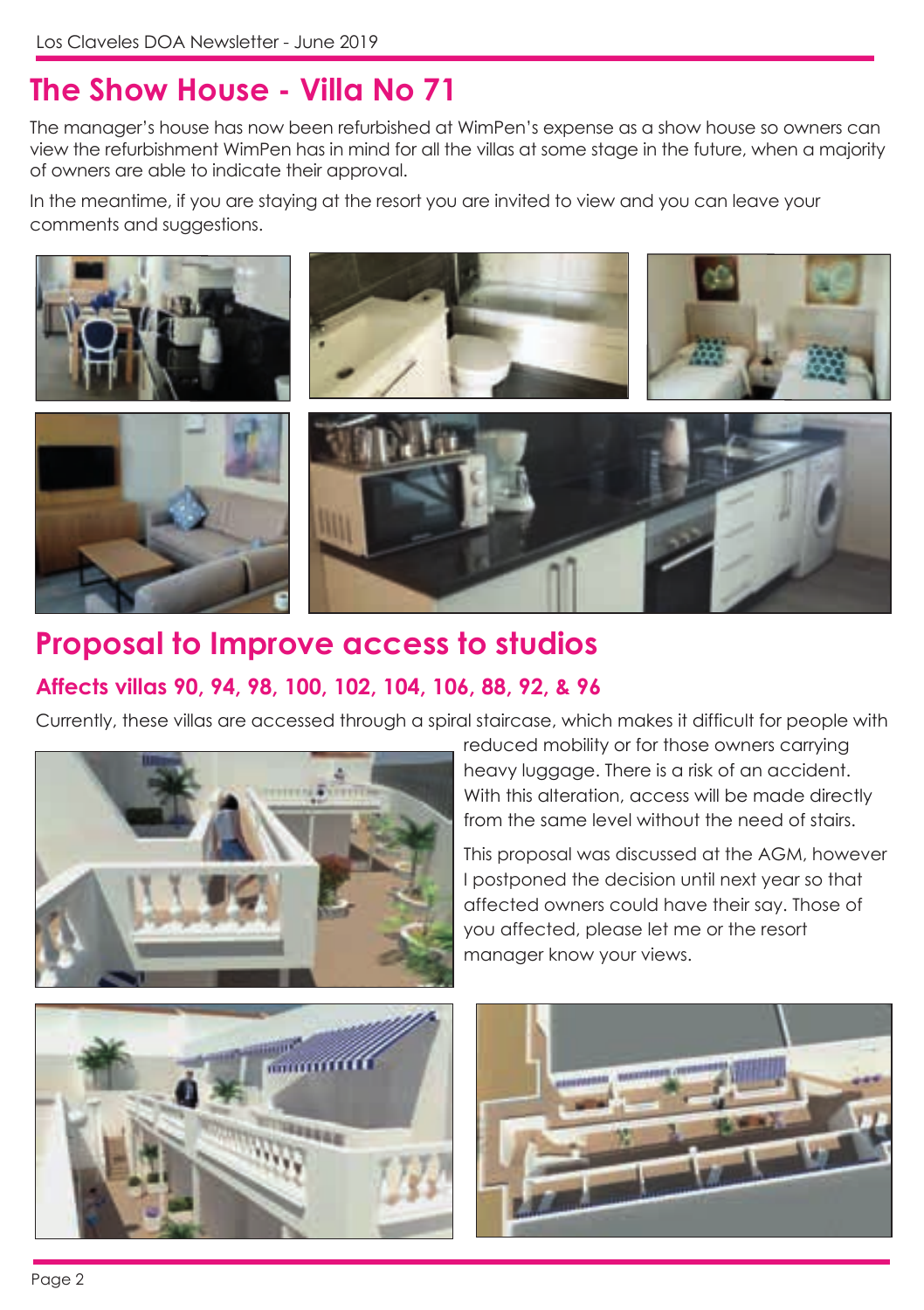# **Major Closedown Works 2019**

The bars and restaurant were at risk of failing to meet current food hygiene regulations and an upgrade was desperately needed to bring the facilities into the 21st century.

An ambitious plan to refurbish the restaurant and bars has been almost completed. The 2 rooms in the restaurant have been converted to one, the bar and entertainment areas has had the grill windows replaced and can now be opened up to the terrace. The pool bar has a new sun canopy and renewed table tops. The kitchen has been upgraded to meet current food hygiene standards.

Subject to demand, opening hours of the pool bar are being extended in the summer months. Toni is updating the menus. Please give Toni and the bar/restaurant your support.

Other works include a new floor for the play area and upgrading of kitchen and bar electrical equipment to meet current regulations. More photos can be viewed at www.losclaveles.eu.